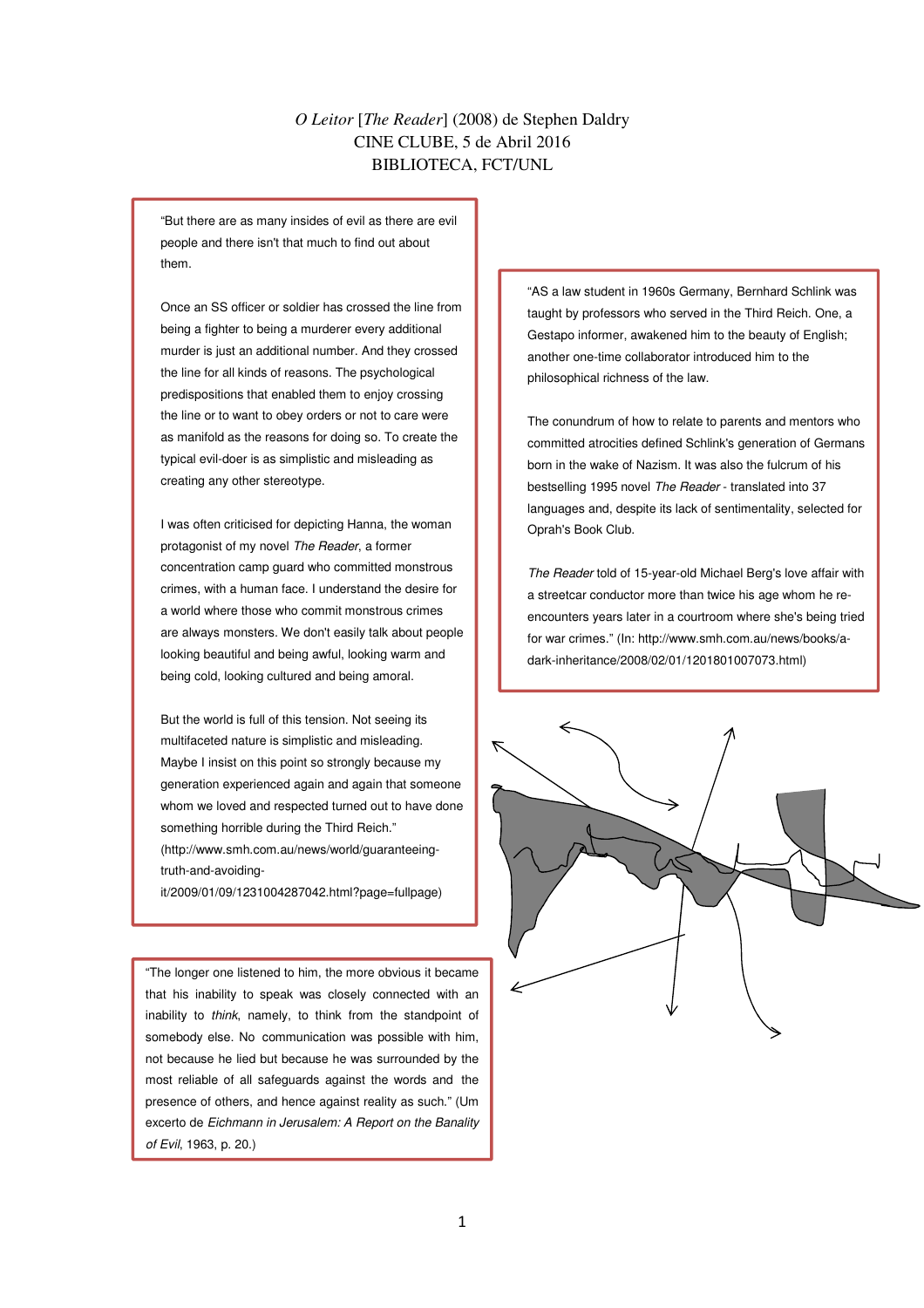$\neg L \circledast \pi$ **"** 

Decifrando a história que se quer muda, e/ou cega, e/ou inconsciente, e/ou ilegível no filme *O Leitor* de Stephen Daldry, com base na obra de ficção de Bernhard Schlink*"* Christopher Damien Auretta

 we looked at them we saw that he has created three "We have tried to trace his major doings and when kinds of instruments which distinguish him from all of the rest of nature, and they distinguish him, because in nature animals do not create instruments.(1) The first instrument we find is tools. The second is weapons (which in our time have outgrown the tools by far). And the third, the most dangerous instrument he creates (and must create in order to express his will) is words. So we began to trace his words, and in the process we discovered that words only represent something much more fundamental in man, namely ideas. For man is an idea maker and, as we found out, a quite reckless idea maker from which he has created for himself the situation he is in today. We discovered that we had to become critical of many of his ideas, and to become critical means first to become conscious of the meaning of words, because it is through this instrument that man has tried to change the world and to change himself." (In: "Politics, Man, and Freedom" [1967], Final Lecture Given By Heinrich Blücher, Bard College, Spring, 1967:

O Leitor, uma obra de ficção muito inteligentemente construída, obra que está na origem do guião de David Hare para o filme em foco aqui, suscita a seguinte aporia subjacente, quer à obra de ficção de Bernhard Schlink, O Leitor (Der Vorleser), quer ao filme epónimo de Stephen Daldry: Como é que sobreviverá o passado – em particular, o passado na sua manifestação de rebarbarização política e ideológica que foi o Terceiro Reich – perante o irresistível fluir temporal, o inevitável desaparecimento de testemunhas e sobreviventes, a sucessão de gerações de um país (que acarreta o risco do esquecimento natural e/ou ideologicamente motivado) e a ulterior dependência da história – como fonte de auto-compreensão – de uma visibilidade de natureza documental, textual, i.e., de uma legibilidade construída e logo comunicada? Parece tudo depender da nossa capacidade de ler, no sentido de recolher os sinais disseminados da história. A personagem, Hanna, participa em crimes de genocídio na Segunda Guerra Mundial. É analfabeta. O que lhe provoca mais vergonha, pelos vistos, é o facto de não saber ler, não o facto de ter participado na Selektion mensal de mulheres condenadas às câmaras de gás em Auschwitz. Eis, então, a aporia que a obra de ficção – e, de um modo menor, o filme – assinala: como havemos de ler a história quando a sua compreensão – o assumir de responsabilidades, as tomadas de consciência que tornariam a história, afinal, presente, efectiva, real como aporia para a reflexão e real como território vivencial para a memória colectiva, bem como uma fonte de revelação inesgotável do ser humano, está sujeita aos analfabetismos que perfilham as pessoas, i.e., a iliteracia do espírito crítico?

> **Alguma bibliografia digital em torno do autor Bernhard Schlink (b. 1944):**

- http://www.authortrek.com/bernhard\_schlink\_page.html
- http://www.smh.com.au/news/world/guaranteeing-truth-andavoiding-it/2009/01/09/1231004287042.html?page=fullpage
- http://www.smh.com.au/news/books/a-darkinheritance/2008/02/01/1201801007073.html
- https://en.wikipedia.org/wiki/Bernhard\_Schlink
- http://www.goethe.de/ins/au/lp/prj/bkm/rev/aut/bsc/enindex.htm

"Schlink says it was good that from the late 50s people began to question the past.

"Historians and politicians began to look into what had happened. Doctors began to look at what doctors had done during the Third Reich, we lawyers at university began to look at what our professors had done." He discovered that one of his favourite professors had written an anti-Semitic book in the 30s.

"We solved the problem of hiding things, but not how to cope with what we found and how to integrate it into our collective biography. There is the problem of loving and admiring these people yet knowing what they have done. Can one do this? I thought that professor was a wonderful man, and at the same time I couldn't accept it. We had to live with all these tensions. The '68 movement had the ambition to deal with all this, but even then I didn't know what to do about it and now I still don't know what to do. What we have to live with is that there is no solution."

about the Holocaust. It is a book about how the second generation attempted to come to terms with the Holocaust and Schlink says the main theme of The Reader is this generational divide and accommodation. "It is definitely not a book the role in it played by their fathers' generation." (In: http://www.theguardian.com/books/2002/feb/09/fiction.books)

2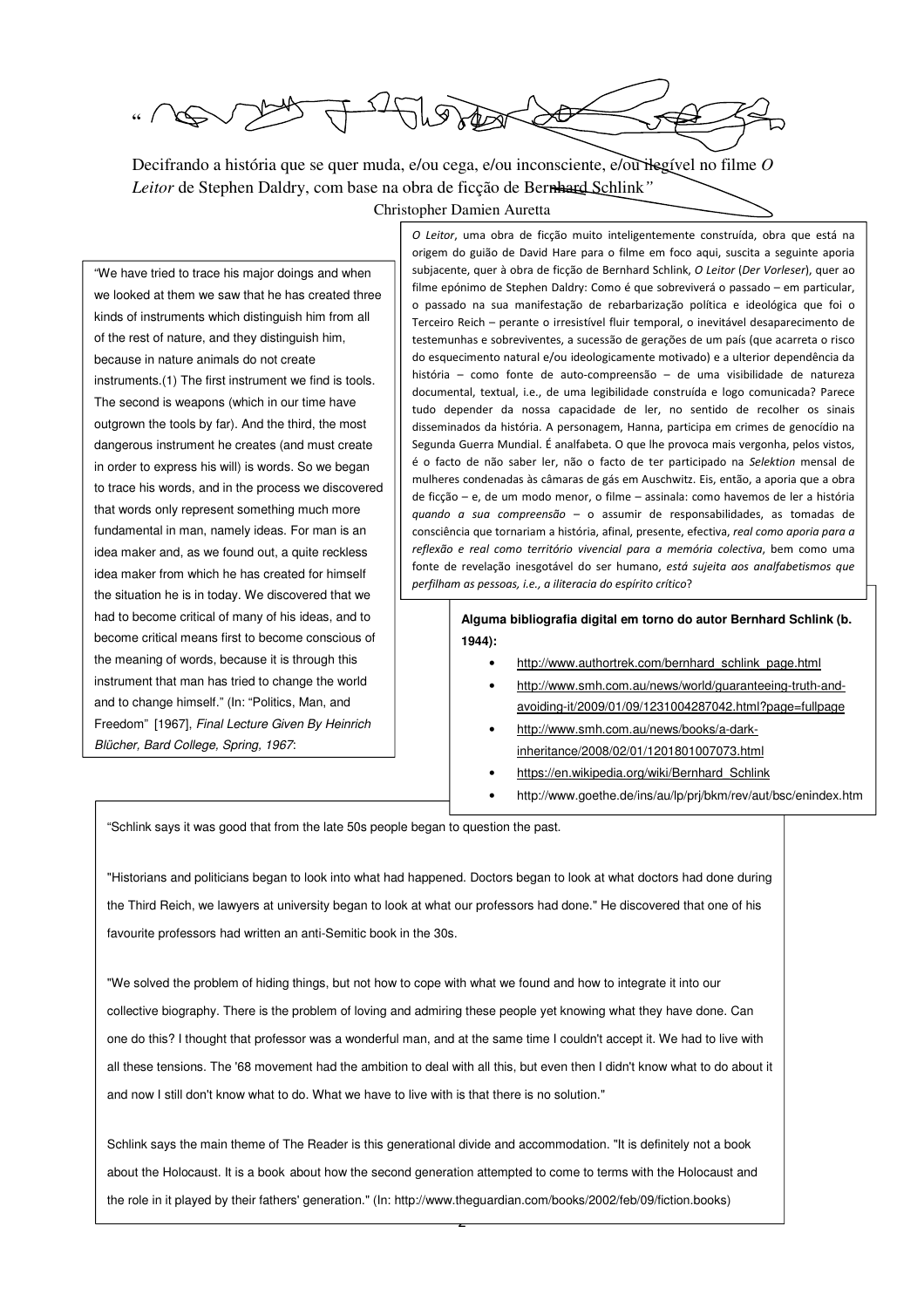Dois momentos de reflexão na sequência da nossa leitura da obra de ficção, *O Leitor*, de Bernhard

#### Schlink

### Christopher Damien Auretta

#### *Primeiro momento de reflexão: Em torno do Holocausto*

A realidade do Holocausto não só existiu, mas persiste hoje em dia – e persistirá –, não só nas suas consequências directamente observáveis, ou documentadas, ou avivado na memória e nos depoimentos das testemunhas e dos sobreviventes, mas, igualmente, em virtude da história humana que define, uma história onde causa e efeito, fatalidade e escolha, patologia e teoria convergem de tal modo crítico que a consciência histórica se vê confrontada com a tarefa premente de *reapreciação das categorias fundamentais da existência humana em comunidade*, das premissas de uma filosofia antropológica revisitada e da possibilidade de haver sequer uma continuidade cultural. Este confronto prolonga-se até aos nossos dias e para mais além. O pensar vê-se confrontado, às tantas, com a questão da sua eventual compatibilidade com o ser humano na sua vertente comunitária. O pensar vê-se confrontado com a percepção hoje em dia generalizada de que o pensar é passível de transformações – entre abruptas e incrementais – que conduzem, por sua vez, à *abolição da sua natureza fundamental* que seria plausivelmente fundada na reunião, a integração e elevação do pessoalmente experiencial em significado comunicável, tendencialmente universal (superador do isolamento e do monólogo), da inteligência individual em comunidade plural e pluricêntrica, do carácter contingente da consciência humana em disponibilidade imaginosa e em abertura (para além da severa circunstancialidade atomizadora do nosso ser). A todos os níveis, em todos os instantes, em todas as instâncias em que *o acto e os estados do pensar* se tornam manifestos, o vínculo entre o «eu» e o «tu» – na radicalidade da esperança que intervém sempre no tocante à capacidade construtiva e transformadora do ser, sobretudo, quando o ser transforma o empedernido em permeabilidade – viu-se e vê-se em risco de ruir nas epidemias do nada (de que o pensar é ele próprio o autor), de se esvaziar de dentro para fora, de subordinar as metamorfoses possíveis do mundo em guião fanaticamente *terminal*. Eis a ruína (sempre potencial) do mundo humano.

# *Portanto, as datas históricas do Holocausto, embora determinadas, não deixam de ser uma ilusão de cronologia.*

A partir do momento de sermos criaturas andantes e falantes, sofredores e pensantes, *pensar* o Holocausto torna-se imperatioso, um *site* de reflexão incontornável, um nada próximo de nós, uma epidemia de incertezas que nos confrontam connosco próprios. Somos vectores do nada, sendo a sua manifestação absoluta o Holocausto. Assim, incumbe-nos detectá-Lo e decifrá-Lo, não como um evento passado, mas, sim, como um horizonte de questionamento sempre iminente. Eis um aspecto do paradoxo inerente à decisão de *pensar* o Holocausto: *o pensar deve pensar a possibilidade da sua própria abolição*; a consciência histórica deve investigar a denegação da história como (humanamente e humanisticamente) produtora de uma gnose libertadora e evolutiva da consciência individual; o *ser* do ser humano deve adumbrar e logo admitir uma ciência antropológica indissociável do *desumano* e do *inumano*.

Descobre-se, porventura, o que está em jogo no *acto e nos estados do próprio pensar*, i.e., quando levado à sua jogada absoluta: o pensar pertence às estruturas essenciais do ser. Contudo, *aquilo que destrói o*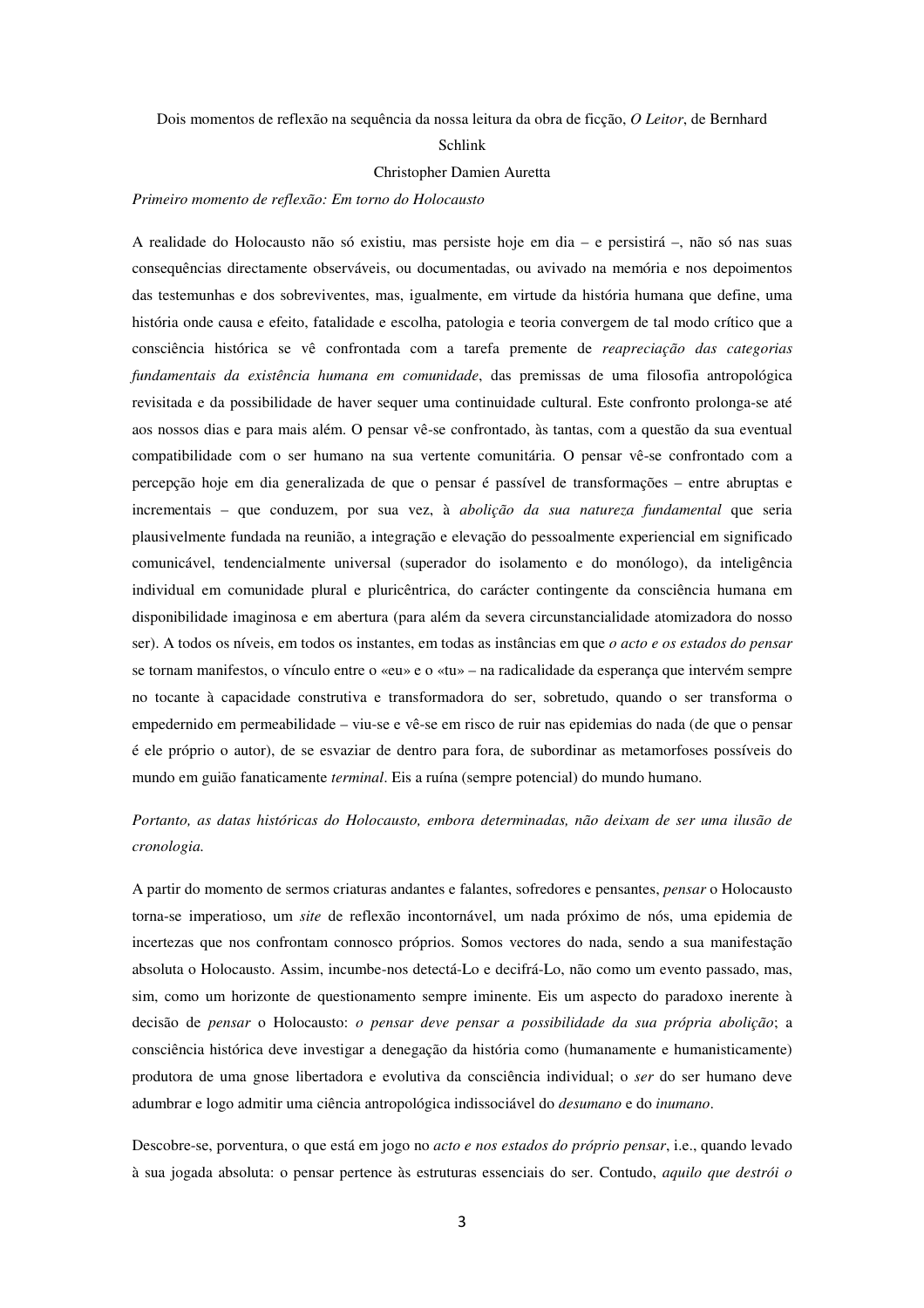*pensar pertence às mesmas estruturas imanentes*. Daí, a periclitância do humano. Pode-se esquecer a toda a hora que o *ser* do ser humano é mais poema do que guião. Todavia, a sua poética é, por vezes, de natureza demoníaca.

Perante isto, compreender o incompreensível, pensar o impensável são realizações – inacabadas – que permitem, apesar da severidade das suas condições de articulação, a salvaguarda do *humano* perante o *desumano* que destrói o «tu» e perante o *inumano* que elimina do mundo o que mais intimamente o constitui: a relação entre um «eu» e um «tu». O que está sempre em jogo senão o pensar em delicada (e precária) expansão ao ritmo da nossa voz e corpo, um pensar, ora andante, ora em queda livre, um pensar, para todos os efeitos, fronteira e, em simultâneo, travessia?

*Segundo momento de reflexão: Em torno de Leni Riefenstahl: a recusa do pensar, a apropriação fascista do belo, a instrumentalização estético-ideológica do outro, o «tu» como glosa desventurada do olhar auto-congratulatório da «artista»: o kitsch como espectáculo a encenar a fantasia tanatocrática*

O artista é um ser de metamorfose, escreveu Elias Canetti. Na sua conferência, "O ofício do poeta" proferida em 1976, em Munique, Canetti afirma que o poeta é guardião das metamorfoses em dois sentidos: 1) é a memória viva de todas as metamorfoses registadas na literatura mundial desde os seus primórdios; e 2) a metamorfose reflecte a existência de um drama rigorosamente humano suplementar ao guião material que a biologia nos atribuiu, um drama que exprime um impulso supra-determinístico – intempestivo e inesgotável – de criaturas cuja animalidade a matéria determinou mas cuja imaginação supra-animal faz reinventar sem fim. Somos animais andantes e pensantes: síncope semiótica numa vasta teia de sinais e significados que aspiram a ser do tamanho do universo. Eis um ser-guardião de metamorfoses, i.e., *da* metamorfose, o que o torna capaz de se imaginar *outro*, de falar como um «eu-tu», de conceber um mundo contrafactual para além do mundo que *já lá está*, de especular sobre o *aindanão* e de resistir aos espaços do desumano e do inumano que juntos condicionam a vocação de humanização só parcialmente empreendida (mas também só parcialmente destruída) ao longo das sucessivas gerações da nossa espécie. A cineasta em questão, indissociável do Terceiro Reich e do ideário do Partido Nazi, sendo a realizadora predilecta de Adolfo Hitler, dirigiu, produziu, escreveu o guião de filmes tais como *Sieg des Glaubens* [A vitória da fé], 1933, *Triumph des Willens* [O *triunfo da vontade*] 1935), *Olympiad,* 1938 e *Tiefland* [Terras baixas], 1944. Filmes-propaganda, filmes grotescamente *kitsch*, filmes belamente hórridos, filmes-morte. Filmes ao serviço da deificação do Führer e da glorificação do povo alemão nazificado, i.e., um país narcotizado pela ideia de se tornar uma nação todo-poderosa, conquistadora, hegemónica sob o feitiço da sua própria auto-celebratória rebarbarização. Riefenstahl, como agente propagandística ao serviço desta deificação, escolheu ser narcotraficante, i.e., narcotraficante da cegueira ideológica, do fanatismo político, da glorificação da beleza em detrimento do respeito pelo humano, da demonização do imperfeito ao invés de servir – como faria o artista que escolheu *não* ser – um projecto de elogio do inacabado e do aberto (que é, afinal de contas, a vida).

(O artista é filho do seu tempo? Sim. Mas é também legatário da humanidade.)

A sua obra transparece a escolha da deificação, da tóxica supremacia do Um a esmagar a paridade do Plural.